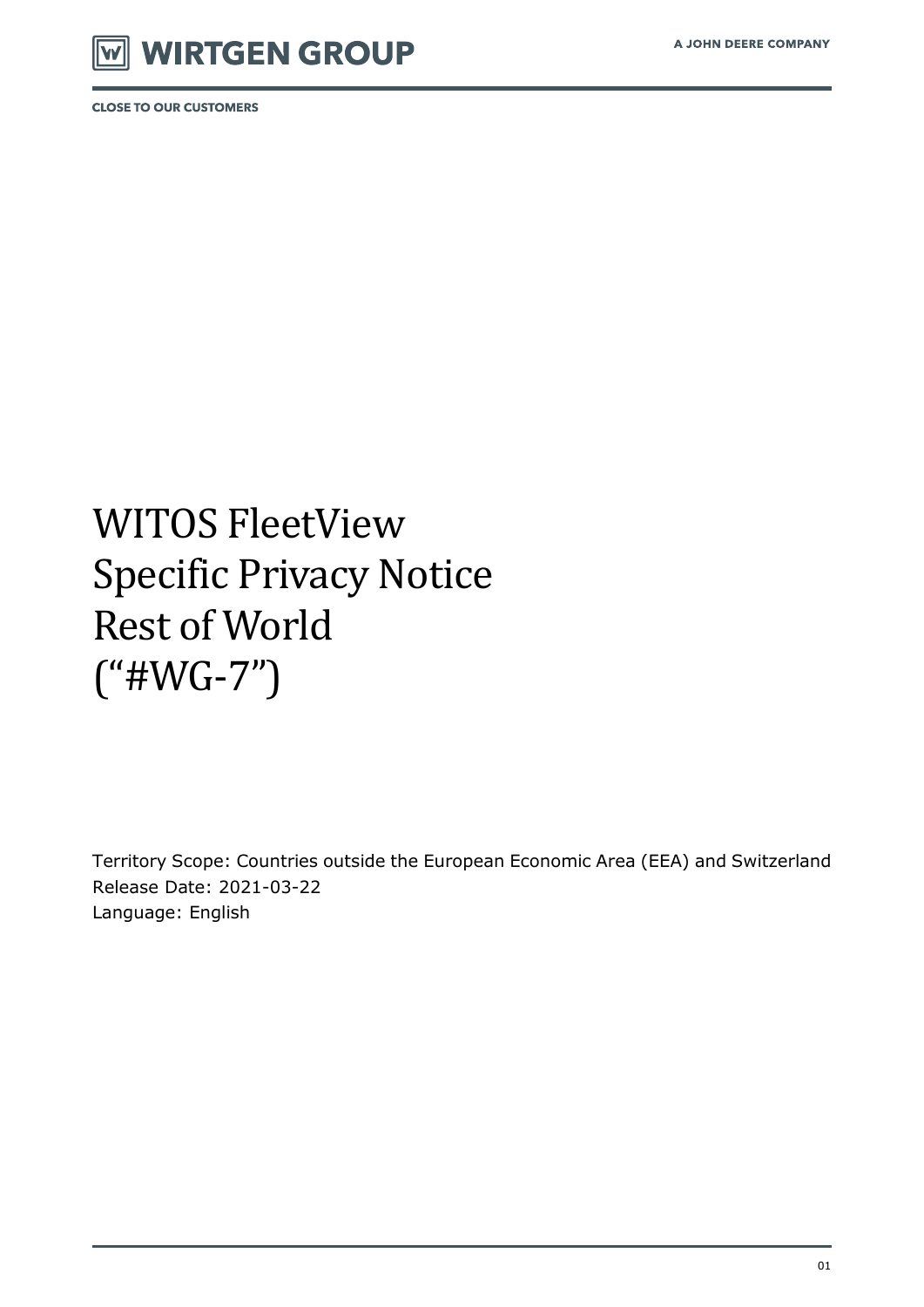

This Specific Privacy Notice describes how WIRTGEN ROAD TECHNOLOGIES GmbH and its affiliates ("**WIRTGEN GROUP Affiliate(s)**") processes and uses your data in the context of WITOS FleetView. References in this Privacy Notice to "**WIRTGEN**", "**we**" or "**us**" shall mean Wirtgen Road Technologies GmbH, Reinhard-Wirtgen-Str. 2, 53578 Windhagen, Germany.

We would like to explain to you below – in addition to the general WITOS Privacy Notice (Rest of World) #WG-5 – in more detail which personal data we collect and process in connection with WITOS FleetView and how we use this data as well as inform you about your rights as a data subject. For information on other products and services offered by WIRTGEN or WIRTGEN GROUP Affiliates, please refer to the respective privacy notice for these products and services.

This Privacy Notice applies only to individuals ("**you**" or "**your**") to whom the provisions of the EU General Data Protection Regulation (GDPR) are not applicable and who are within the jurisdictions mentioned under Territory Scope (see above), in particular individuals residing outside the European Economic Area (EEA) and Switzerland. Within the EEA and Switzerland please refer to our WITOS FleetView Privacy Notice (EEA)  $#WG-6.$ 

If your jurisdiction is neither mentioned under the Territory Scope of this Privacy Notice (see above) nor under the Territory Scope of the WITOS FleetView Privacy Notice (EEA) #WG-6 other privacy notices may be applicable to you.

#### **1. What data do we collect?**

We collect and process data about you when you interact with us and our products, while using WITOS FleetView. WITOS FleetView processes data generated by the use of, collected by, or stored in machinery and equipment as well as data entered through any other system interfaces.

#### **Production Data**

Production Data is information about the work you do with your equipment and the location where you do that work. For example:

Position data of the machine

You can see and manage your Production Data in WITOS FleetView.

#### **Machine Data**

Machine Data is information that indicates machine health, efficiency, and function.

Machine Data comprises:

- Machine health indicators (e.g. rotation speed, fuel consumption, service intervals, system voltage and battery voltage, coolant temperature), settings and readings
- Machine hours or life
- Machine location
- Diagnostic codes
- Software and firmware versions
- Machine attachments, implements or headers
- Mobile or satellite connection strength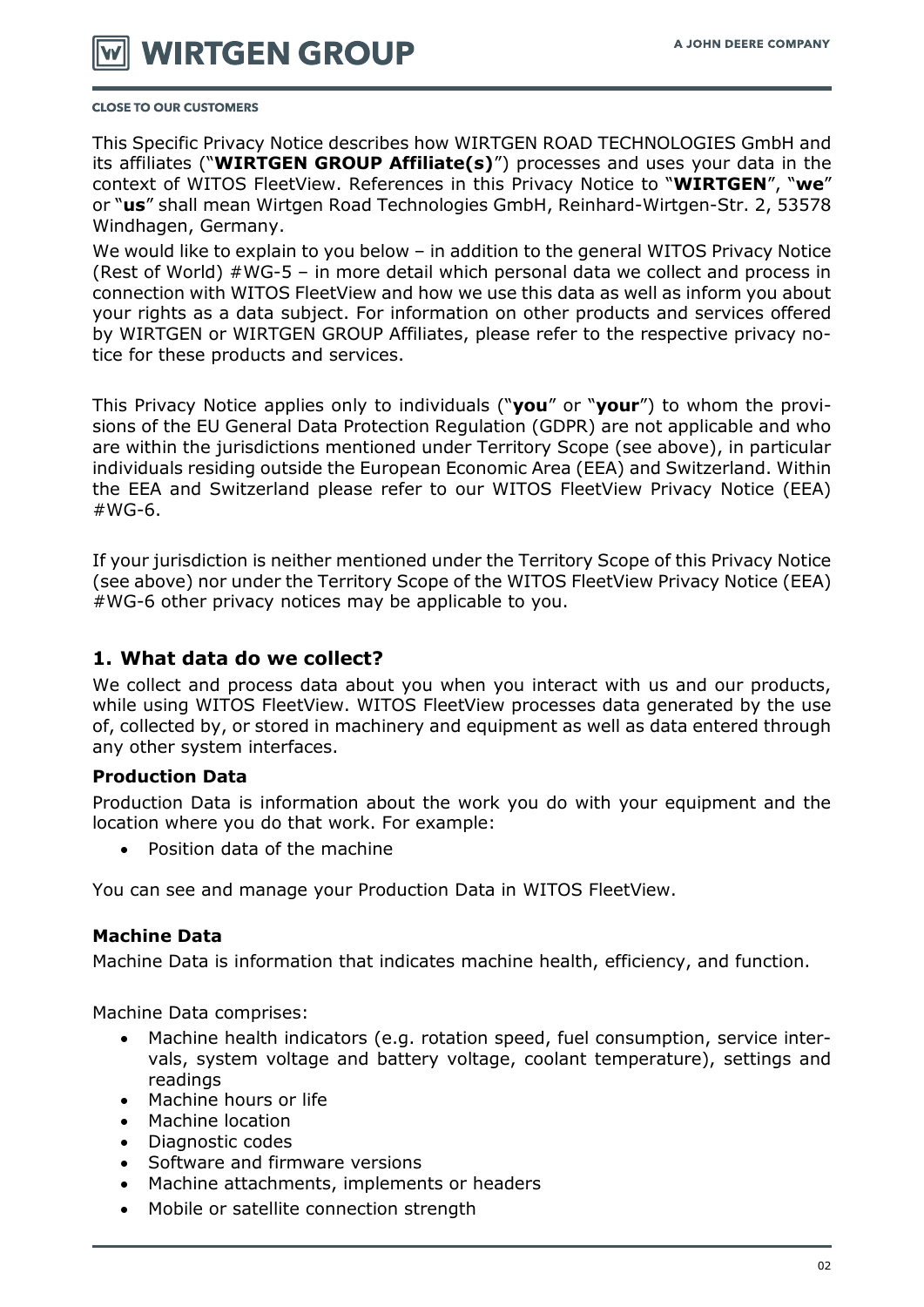

You can see the Machine Data available in WITOS FleetView or the WITOS FleetView Quick User Guide.

#### **Administrative Data**

Administrative Data is information that helps us support your account and activities in our system.

For example:

- The WITOS FleetView users of your organization
- All machines, devices, and licenses linked to your account
- Contact information such as email address and telephone number

You can see and manage administrative data in WITOS FleetView.

You can view and use the above listed data in WITOS FleetView. An overview of the data can also be found in the "WITOS FleetView Quick User Guide", which can be obtained from Customer Support (please contact: support@witos.com).

#### **2. For what purposes and on what legal basis do we use your data?**

We use and process this personal data for the following purposes:

- As required to establish and fulfill a contract with you or your Organization, as defined in the WITOS FleetView Terms & Conditions #WG-3. Depending on the legal basis provided by your Organization also consent or collective bargaining agreements may apply.
- You and your Organization acknowledge that WIRTGEN may access and use the data within the WIRTGEN GROUP in anonymized or pseudonymized form for statistical purposes as well as to improve or enhance the services provided under the WITOS Terms & Conditions, develop additional or new WIRTGEN products and services, and/or identify new usage types of equipment; in this case WIRT-GEN does not intend to identify you as a natural person. Our legitimate business interests lie, inter alia, in the fulfilment of our contractual obligations towards our customers, the further development of our products and services and the know-how transfer between WIRTGEN GROUP Affiliates.
- Compliance with applicable laws and protection of WIRTGEN's legitimate business interests and legal rights, including, but not limited to, use in connection with legal claims, compliance, regulatory or investigative purposes (including disclosure of such information in connection with legal process or litigation).
- WIRTGEN may disclose the data according to outside parties when we have a good faith belief that disclosure is reasonably necessary to (a) comply with any applicable law, regulation or compulsory legal request (e.g. from government authorities and/or law enforcement officials); (b) protect the safety of any person from death or serious bodily injury (following our legal obligation with regard to market surveillance and product safety); (c) prevent fraud or abuse against us or our users; (d) to protect our property rights; or (e) defend WIRTGEN and WIRTGEN GROUP Affiliates or personnel from any legal proceedings arising out of the data.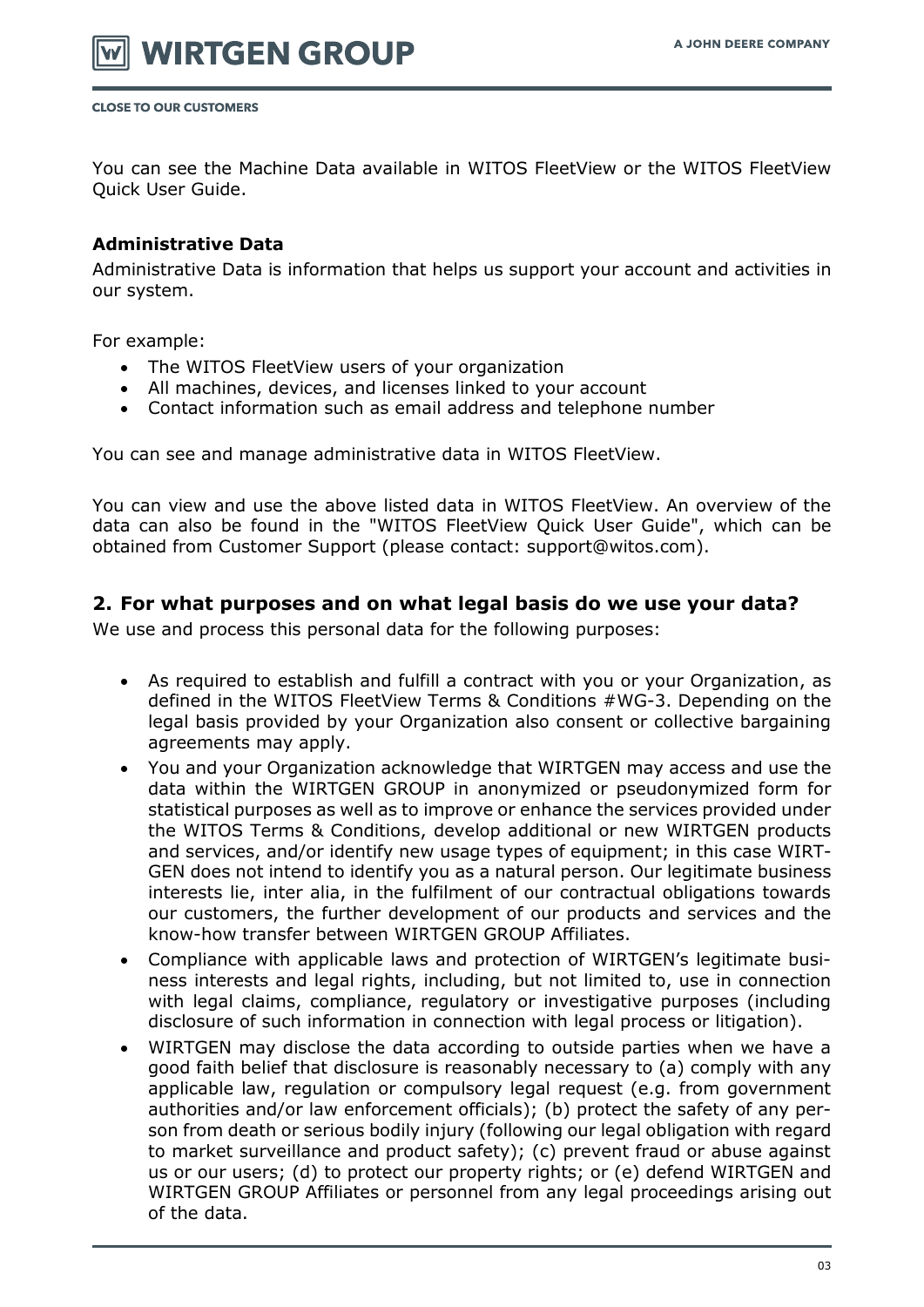**WIRTGEN GROUP** 

**CLOSE TO OUR CUSTOMERS** 

• In specific cases (e.g. when providing prototype tests) we may process certain data based on your voluntary consent. In this case, the scope and specific purposes will be set forth in the relevant consent form.

#### **3. Who will we share your data with?**

We share your information with the following recipients:

- **Third parties at your direction:** You or your Organization may share and disclose data over WITOS Fleet Management Interface (FMI) to other telematic systems. The data can be retrieved via various web services. By setting permissions for WITOS FMI Interface, you or your Organization control other parties' access and visibility into your data. Please note that when you or your Organization share your information with someone other than WIRTGEN, the recipient may decide to copy, use, modify, or distribute it to others, and WIRTGEN has no control over, or responsibility for, any such activities.
- **WIRTGEN Dealers:** By default your or your Organization's WIRTGEN Dealer, which may be a WIRTGEN GROUP Affiliate, an authorized dealer or another commissioned party, has access to the machine diagnostic data through WITOS.
- **WIRTGEN GROUP Affiliates:** We share your information with our parent company Deere & Company and WIRTGEN GROUP wholly-owned subsidiaries as far as necessary to provide you WITOS as well as for the other purposes described in this notice.
- **Trusted suppliers:** We share your information with trusted suppliers as necessary to provide WITOS. Depending on how you use WITOS and on the preferences you set, these suppliers, with which we regularly conclude necessary agreements, include companies that provide the following technology and computing services, including internet and software services: data hosting, and cloud computing capabilities, account management and security, testing, debugging, error reporting and usage analytics. If you use WITOS, we also engage suppliers of mobile telecommunication services that may include cellular, satellite, and other wireless communication services.
- **Official disclosures:** We may disclose your data to comply with court orders and legal or regulatory requirements; to prevent injury, death, losses, fraud or abuse; to protect WIRTGEN's rights or to defend WIRTGEN in legal proceedings (or WIRTGEN GROUP Affiliates); and where needed in connection with the sale or transfer of business assets.

Personal data may be shared with government authorities and/or law enforcement officials if required for the purposes above, if mandated by law or if required for the legal protection of our legitimate interests in compliance with applicable laws.

As an end user (e.g. as an employee or driver) please refer to your Organization as the operator and/or owner of the machine to find out how it transfers your data on its part.

#### **4. Where will we send your data?**

Your data may be stored in accordance with this Privacy Notice on systems in the United States, the EEA and other countries which may have differing data protection laws.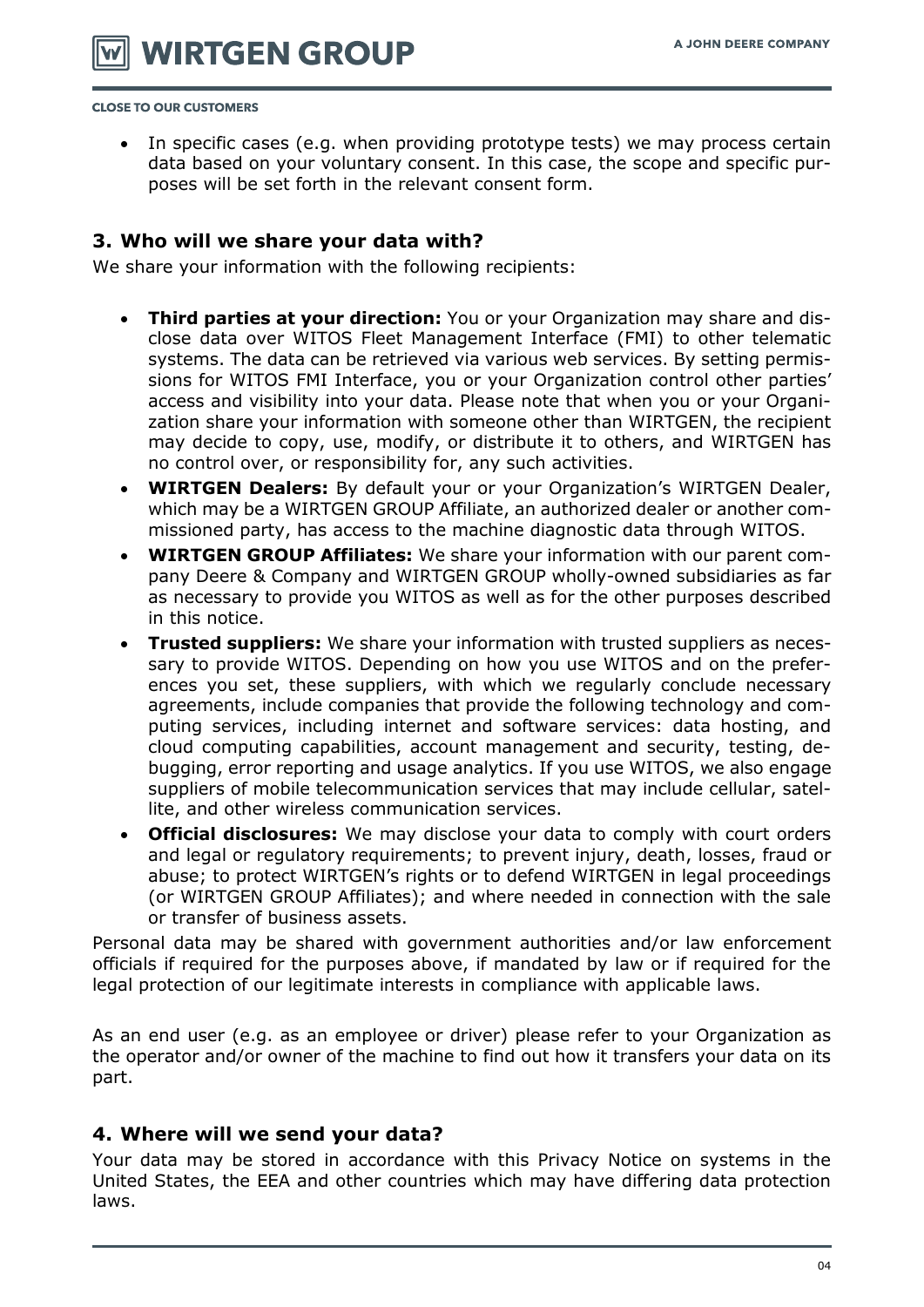## **5. What rights do you have in relation to your data?**

Depending on your jurisdiction you may have the right to ask us:

- for access to and a copy of your personal data that we hold on you,
- for a copy of the personal information you provided to us and to provide it to you or send to a third party in a commonly used, machine readable format in certain circumstances,
- to update or correct your personal data in order to make it accurate,
- to delete your personal data from our records in certain circumstances,
- to restrict the processing of your personal data in certain circumstances.

And you may also have the right, depending on your jurisdiction:

- to object to us processing your personal data in certain circumstances,
- if you have granted your consent to the processing of your data, to withdraw this consent.

These rights may be limited in some situations – for example, where we can demonstrate that we have a legal requirement or compelling legitimate grounds to process your data. In some instances, this may mean that we are able to retain data even if you object to our data processing or withdraw your consent.

Where we require personal data to comply with legal or contractual obligations, then provision of such data is mandatory: if such data is not provided, then we will not be able to manage our contractual relationship, or to meet obligations placed on us. In all other cases, provision of requested personal data is optional.

If you want to exercise your rights regarding your personal data applicable to you, you can contact the data protection officer whose contact details can be found below.

In the event you have unresolved concerns, depending on your jurisdiction, you may also have the right to lodge a complaint over the [Personal Data Complaint Form](https://www.wirtgen-group.com/en-de/legal/privacy-policy/#398024) on our WIRTGEN GROUP Website or complain with a competent supervisory authority.

Please note that we can only answer requests regarding rights applicable to you, if the data on which your request is based clearly identifies you as an individual. Since, in general, we process your data pseudonymously, unless otherwise necessary for the performance of our contractual services towards your Organization, we would have to process additional personal data in order to identify you. This is typically not necessary and not intended within the purposes of our services. Therefore we are generally not obliged to collect or process such additional data.

Generally, we recommend that you contact your Organization directly for your requests for information and the assertion of your rights as a data subject applicable to you. After all, your Organization as the operator and/or owner of the machine may take the appropriate measures and provide you with further information.